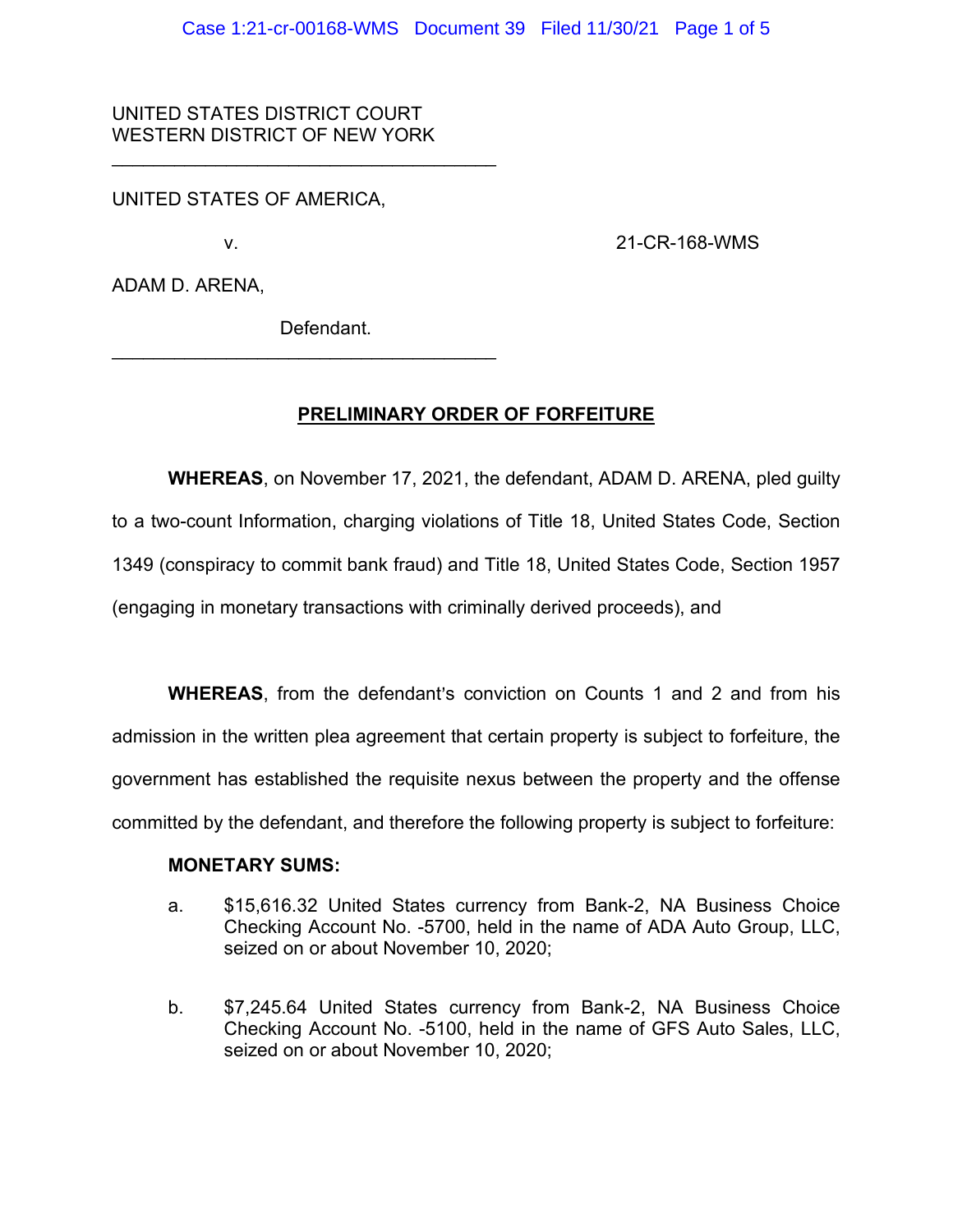- c. \$204,029.46 United States currency from Bank-4 Progress Checking Account No. -0519, held in the name of Adam D. Arena, seized on or about November 10, 2020;
- d. \$208,825.43 United States currency from Bank-5 Checking Account No. 0-55-1, held in the name of Adam D. Arena, seized on or about November 10, 2020;
- e. Bank-2, NA Cashier's Check No. -1560 in the amount of \$50,000 United States currency and made payable to M.C., seized on or about February 16, 2021;
- f. Bank-2, NA Cashier's Check No. -1561 in the amount of \$50,000 United States currency and made payable to C.A., seized on or about February 16, 2021;
- g. Bank-2, NA Cashier's Check No. -1564 in the amount of \$50,000 United States currency and made payable to C.A., seized on or about February 16, 2021;
- h. \$4,000 United States currency from Bank-4 E-Checking Account No. -0034, held in the name of C.A., seized on or about February 17, 2021;
- i. \$1,461.15 United States currency from Bank-6 Business Advantage Account No. -5466, held in the name of Software Buildworks Inc., seized on or about February 16, 2021;
- j. \$32,481.50 United States currency from Bank-6 Business Advantage Account No. -8141, held in the name of Robin's Trading LLC, seized on or about February 16, 2021; and
- k. \$22,629 United States currency from Bank-7 Account No. -0135, held in the name of C.A., seized on or about November 25, 2020.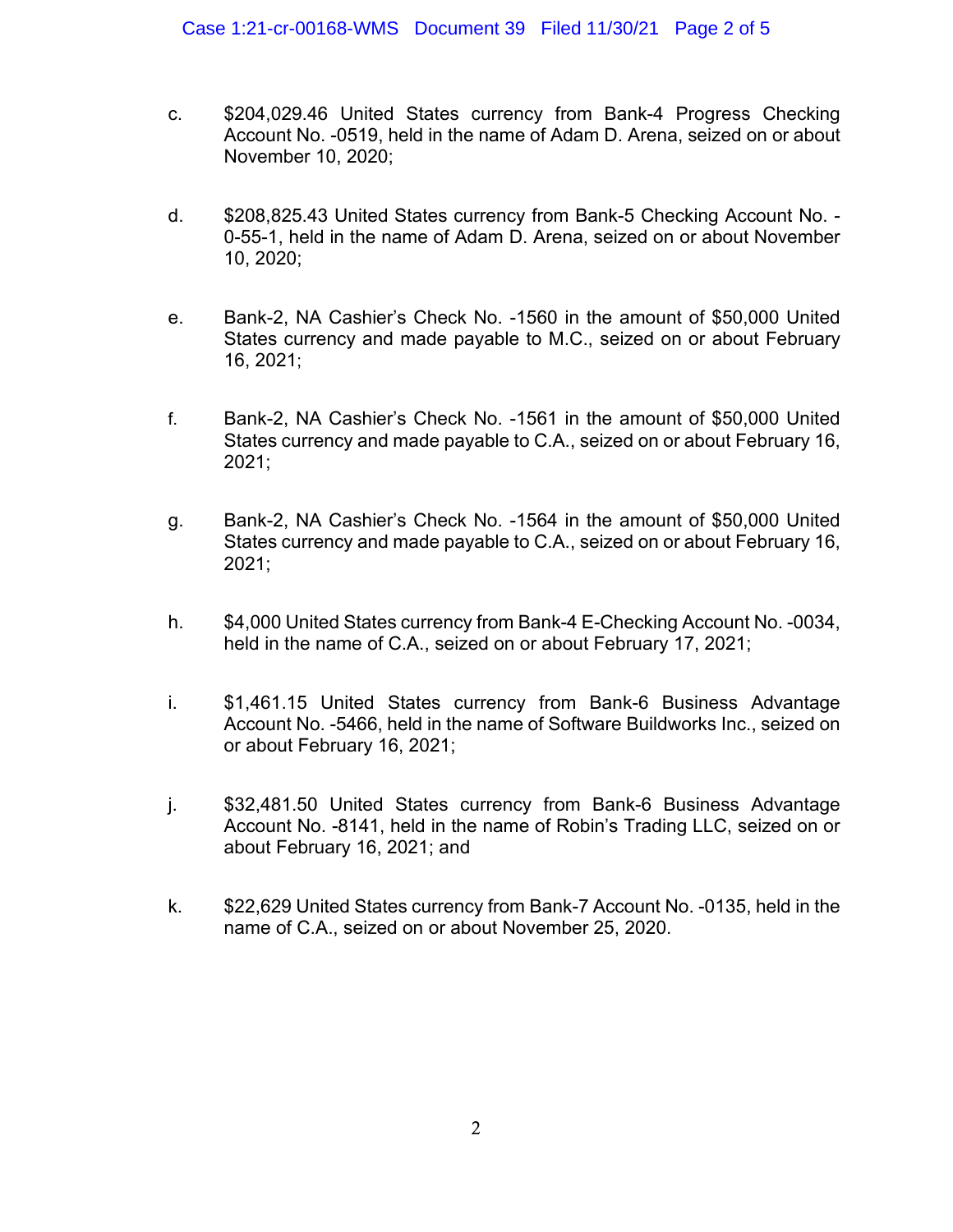# **VEHICLE:**

One 2018 Chevrolet Colorado LT, Vehicle Identification No.1GCGTCEN8J1270486, titled and registered to C.A., seized on or about November 25, 2020.

## **OTHER PROPERTY:**

One 2020 Polaris Industries Inc., ATV Model: SPMN45OHO UTLY, Vehicle Identification No. 4XASEG505LA277664, seized on or about February 17, 2021.

**NOW THEREFORE**, pursuant to Federal Rule of Criminal Procedure 32.2(b)(2), Title 18, United States Code, Sections 981(a)(1)(A), 981(a)(1)(C), 982(a)(1), 981(a)(2), and Title 28, United States Code, Section 2461(c), and the incorporated procedures of Title 21, United States Code, Section 853, it is hereby;

**ORDERED, ADJUDGED,** and **DECREED** that pursuant to Title 21, United States Code, Section 853(c) and (e) through (p), the above listed property and/or any interest therein is hereby condemned and forfeited to the United States of America and shall be disposed of according to law; and it is further

**ORDERED, ADJUDGED,** and **DECREED** that this Order shall serve as a judgment in favor of the United States of America regarding any and all of the defendant's right, title, and interest in the above-described property. The property is hereby condemned and forfeited to the United States of America and shall be disposed of according to law, and the United States of America shall seize the aforementioned property, to protect the interests of the Government in the property ordered forfeited by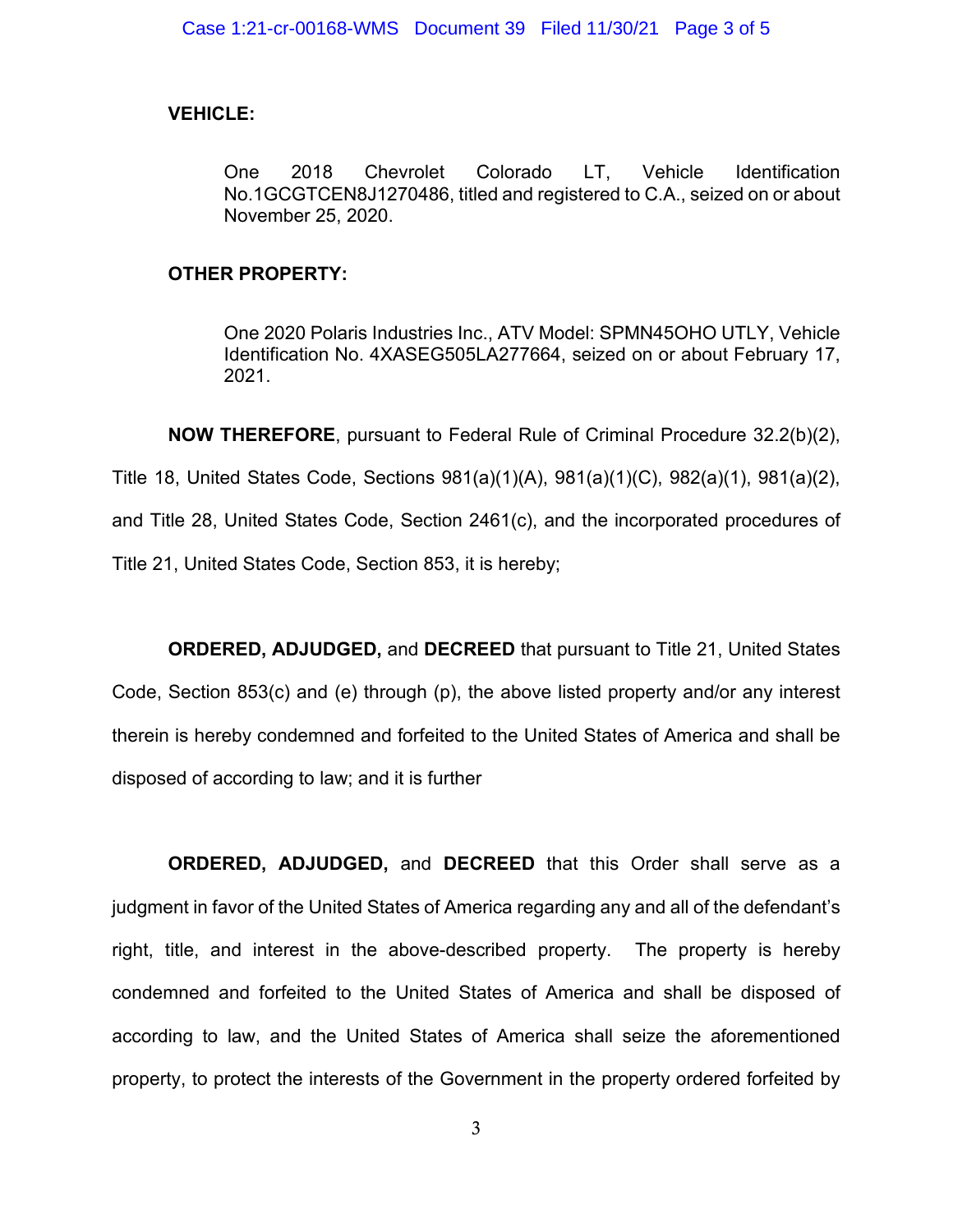#### Case 1:21-cr-00168-WMS Document 39 Filed 11/30/21 Page 4 of 5

providing a copy of this Order to any person or entity which has possession of, or jurisdiction over the forfeited interests, and by taking all steps necessary and appropriate to protect the interests of the United States of America, including the taking of actual possession of the property; and it is further

**ORDERED, ADJUDGED,** and **DECREED** that pursuant to Title 21, United States Code, Section 853(h), following the seizure of the property ordered forfeited, the Attorney General, through the United States Attorney's Office and/or any other duly authorized federal agency, shall direct the disposition of the property making due provision for the rights of any innocent persons; and it is further

**ORDERED, ADJUDGED,** and **DECREED** that pursuant to Title 21, United States Code, Section 853(n)(1), the United States shall publish notice of this Order and of its intent to dispose of the property in such manner as the Attorney General, through the United States Attorney's Office and/or any other duly authorized federal agency, may direct, and provide notice that any person, other than the defendant, having or claiming a legal interest in the above forfeited property must file a petition with the court within thirty (30) days of the final publication of notice, or of receipt of actual notice, whichever is earlier.

This notice shall state that the petition: (1) shall be for request of a hearing to adjudicate the validity of the petitioner's alleged interest in the property; (2) shall be signed by the petitioner under penalty of perjury (3) shall set forth the nature and extent of the

4